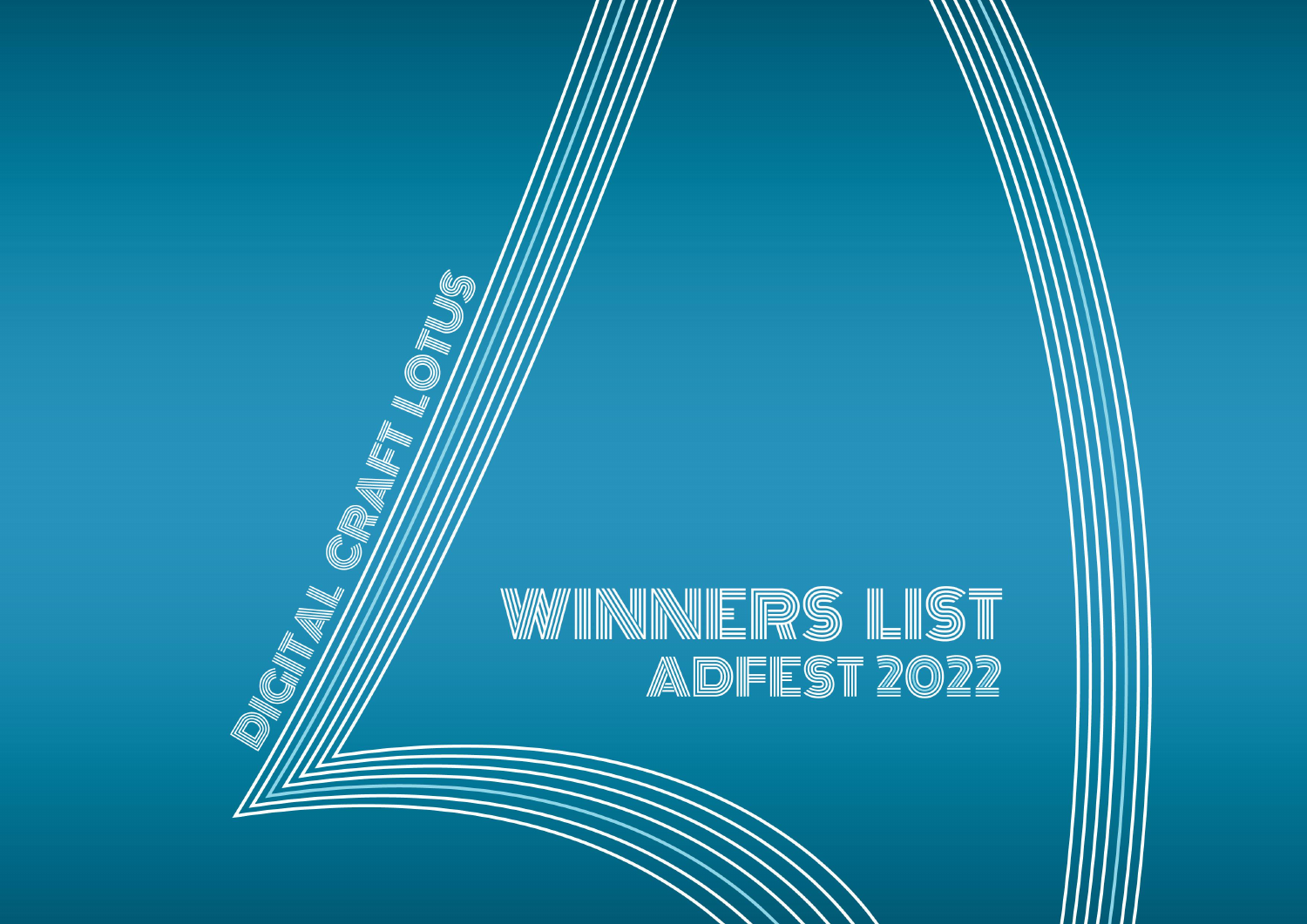

# **DESIGN SUB-CATEGORIES**

## **CATEGORY CD01: USER INTERFACE (UI)**

| CODE     | <b>TITLE</b>         | <b>BRAND</b>     | AGENCY                                                  | <b>COMPANY ENTERING</b>                 | <b>AWARDS</b>   |
|----------|----------------------|------------------|---------------------------------------------------------|-----------------------------------------|-----------------|
| CD01/003 | LIONS GOOD NEWS 2020 | NIKKEI INC.      | PR CONSULTING DENTSU INC., TOKYO/<br>DENTSU INC., TOKYO | <b>PR CONSULTING DENTSU INC., TOKYO</b> | <b>SILVER</b>   |
| CD01/001 | <b>SLOW ROAD</b>     | <b>SLOW ROAD</b> | CHEIL WORLDWIDE, SEOUL                                  | CHEIL WORLDWIDE, SEOUL                  | <b>FINALIST</b> |

#### **CATEGORY CD02: VIDEO/MOVING IMAGE**

| CODE     | <b>TITLE</b>                                      | <b>BRAND</b>       | <b>AGENCY</b>             | <b>COMPANY ENTERING</b>          | <b>AWARDS</b>   |
|----------|---------------------------------------------------|--------------------|---------------------------|----------------------------------|-----------------|
| CD02/003 | YAKUSHIMA TREASURE<br>ANOTHER LIVE FROM YAKUSHIMA | YAKUSHIMA TREASURE | N/4                       | <b>IDENTSU CREATIVE X, TOKYO</b> | GOLD            |
| CD02/002 | ADO / YORU NO PIERROT<br><b>ITEDDYLOID REMIX)</b> | <b>ADC</b>         | <b>ENJIN TOKYO, TOKYO</b> | ENJIN TOKYO, TOKYO               | <b>FINALIST</b> |

#### **CATEGORY CD04: DIGITAL IMAGE DESIGN**

| CODE     | TITLE                           | <b>BRAND</b> | <b>AGENCY</b>                                           | <b>COMPANY ENTERING</b>           | <b>AWARDS</b>   |
|----------|---------------------------------|--------------|---------------------------------------------------------|-----------------------------------|-----------------|
| CD04/003 | <b>I</b> LIONS GOOD NEWS 2020   | NIKKEI INC.  | PR CONSULTING DENTSU INC., TOKYO/<br>DENTSU INC., TOKYO | IPR CONSULTING DENTSU INC., TOKYO | <b>BRONZE</b>   |
| CD04/002 | <b>PRAY TO THE GREAT BUDDHA</b> | AMAZARASHI   | SIX INC., TOKYO                                         | SIX INC., TOKYO                   | <b>FINALIST</b> |

## **CATEGORY CD06: OVERALL AESTHETIC DESIGN**

| CODE     | <b>TITLE</b>                | <b>BRAND</b> | <b>AGENCY</b>                                                               | <b>COMPANY ENTERING</b>                 | <b>AWARDS</b> |
|----------|-----------------------------|--------------|-----------------------------------------------------------------------------|-----------------------------------------|---------------|
| CD06/002 | INS GOOD NEWS 2020<br>LIONS | NIKKEI INC.  | TOKYO/<br>: CONSULTING DENTSU INC., "<br>DD<br><b>TOKYO</b><br>DENTSU INC., | <b>TOKYO</b><br>: CONSULTING DENTSU INC | GOLD          |

# **FUNCTION SUB-CATEGORIES**

## **CATEGORY CD07: UX & JOURNEY DESIGN**

| CODE     | TITLE                         | <b>BRAND</b>     | <b>AGENCY</b>                                                  | <b>COMPANY ENTERING</b>           | <b>AWARDS</b> |
|----------|-------------------------------|------------------|----------------------------------------------------------------|-----------------------------------|---------------|
| CD07/003 | <b>I</b> LIONS GOOD NEWS 2020 | NIKKEI INC.      | <b>PR CONSULTING DENTSU INC., TOKYO/</b><br>DENTSU INC., TOKYO | IPR CONSULTING DENTSU INC., TOKYO | <b>SILVER</b> |
| CD07/001 | <b>SLOW ROAD</b>              | <b>SLOW ROAD</b> | CHEIL WORLDWIDE, SEOUL                                         | CHEIL WORLDWIDE, SEOUL            | <b>BRONZE</b> |